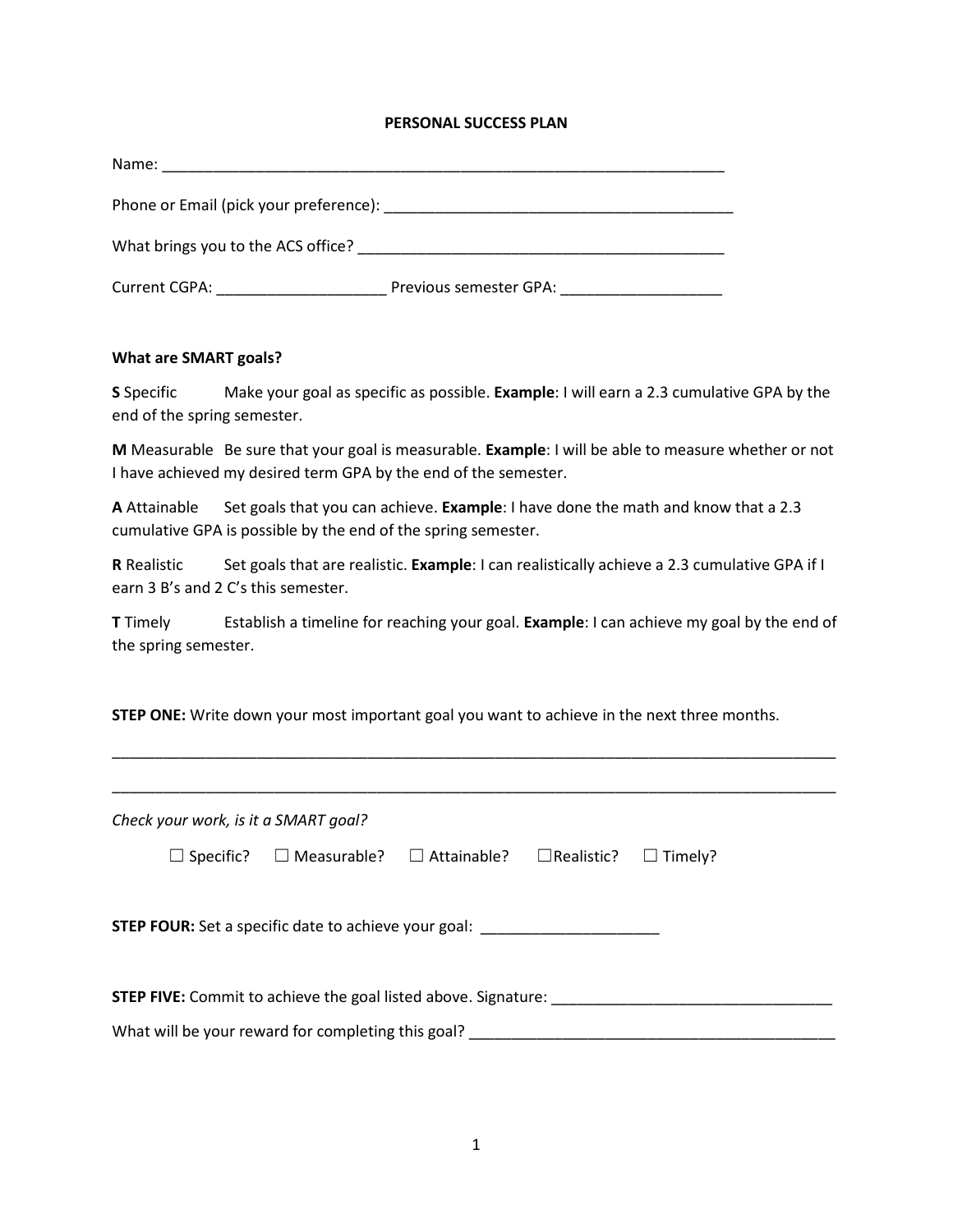**STEP SIX:** Write down your personal strengths.

| 1<br>ᅩ. |    |
|---------|----|
| 2.      |    |
|         | 3. |
| 4.      |    |
|         |    |

**STEP TWO:** What kept you from succeeding before? Select all from the following:

- $\Box$  I didn't go to class
- $\Box$  I didn't take notes in class
- $\Box$  I didn't pay attention in class due to texting, social media, etc.
- $\Box$  I didn't participate in class
- $\Box$  I didn't turn in homework or assignments (or turned them in late)
- $\Box$  I didn't study enough
- $\Box$  I wasn't sure how to study effectively
- $\Box$  I didn't manage my time well
- $\Box$  I watched too much TV
- $\Box$  I spent too much time on the internet, social media or video games
- $\Box$  I wasn't motived enough
- $\Box$  I wasn't sure that I wanted to be at **HLGU**
- $\Box$  I had personal problems or issues
- $\Box$  I had health problems
- $\Box$  I didn't get enough sleep
- $\Box$  I had trouble balancing work, activities and class
- $\Box$  I doubted by choice of major
- $\Box$  I wasn't organized enough
- $\Box$  I didn't buy the book(s)
- $\Box$  I became frustrated about my performance and gave up
- $\Box$  I think I might have an undiagnosed learning disability (ex. ADHD, Dyslexia)
- $\Box$  I missed a test
- $\Box$  I had financial problems last semester
- $\Box$  I procrastinated too much
- $\Box$  I participated in too many activities
- $\Box$  I didn't keep up with the reading for my courses
- $\Box$  I had difficulty with the subject matter in one or more of my courses
- $\Box$  I had trouble adjusting to college life
- $\Box$  I had test anxiety
- $\Box$  I was homesick
- $\Box$  I am uncertain about my educational goals

\_\_\_\_\_\_\_\_\_\_\_\_\_\_\_\_\_\_\_\_\_\_\_\_\_\_\_\_\_\_\_\_ \_\_\_\_\_\_\_\_\_\_\_\_\_\_\_\_\_\_\_\_\_\_\_\_\_\_\_\_\_\_\_\_

 $\Box$  Other (Be specific)